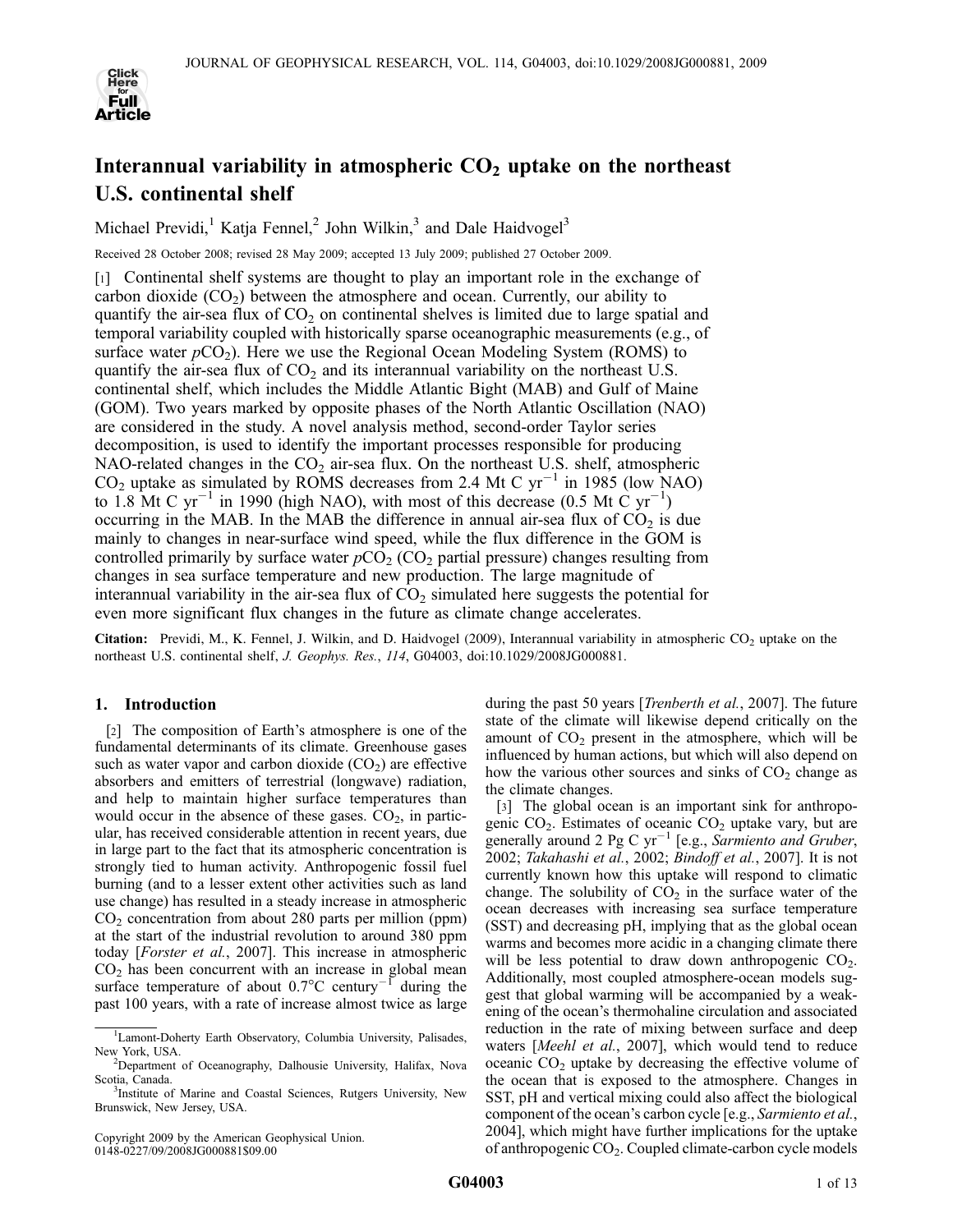indicate a reduced efficiency of the ocean to absorb anthropogenic  $CO<sub>2</sub>$  as the climate warms [*Friedlingstein et al.*, 2006]. This combined with reduced uptake capacity of the terrestrial biosphere results in a larger fraction of anthropogenic  $CO<sub>2</sub>$  remaining airborne, which acts to enhance global warming by the end of the 21st century by  $0.1^{\circ}$  to  $1.5^{\circ}$ C (relative to the case with no climate-carbon cycle feedback) [Friedlingstein et al., 2006].

[4] Continental shelf systems play an important role in ocean carbon cycling even though they account for only about 7% of the surface area of the world ocean [Gattuso et al., 1998]. Shelves receive large nutrient input from land and from the adjacent deep ocean and are the site for 14– 30% of oceanic primary production [Gattuso et al., 1998]. Several studies have also suggested that continental shelves may be an important sink for atmospheric  $CO<sub>2</sub>$  [e.g., *Tsunogai et al.*, 1999; Frankignoulle and Borges, 2001; DeGrandpre et al., 2002; Thomas et al., 2004]. Tsunogai et al. [1999] proposed a "continental shelf pump" paradigm to explain this  $CO<sub>2</sub>$ uptake. They postulated that enhanced cooling on the shallow shelf in winter relative to the open ocean would promote efficient absorption of atmospheric  $CO<sub>2</sub>$ . (Biological production of organic matter on the shelf would further promote  $CO<sub>2</sub>$  uptake.) Exchange of shelf water with the deep ocean would then transport organic and inorganic carbon to the latter, maintaining relatively low surface water  $CO<sub>2</sub>$  concentrations on the shelf and thus allowing for continued drawdown of atmospheric CO<sub>2</sub>. The physical transport of carbon to the deep ocean is critical to the continental shelf pump. Without this transport, surface water  $CO<sub>2</sub>$  concentrations on the shelf would increase in response to organic matter remineralization or seasonal warming or upwelling of carbon-rich waters [e.g., Feely et al., 2008], resulting in little, if any, net uptake of  $CO<sub>2</sub>$  on the shelf in the course of a year.

[5] The notion that continental shelves are a sink for atmospheric  $CO<sub>2</sub>$  is highly debated. For example, *Cai et al.* [2003] and *Wang et al.* [2005] concluded that the U.S. South Atlantic Bight (SAB) behaves as a source of  $CO<sub>2</sub>$  to the atmosphere. This is in contrast to the more recent work of *Jiang et al.* [2008] that found the SAB to be a  $CO<sub>2</sub>$  sink. The debate over the source/sink status of continental shelves is critically important given the potentially large magnitude of  $CO<sub>2</sub>$  fluxes in shelf systems relative to the total  $CO<sub>2</sub>$ uptake by the world ocean. For instance, Tsunogai et al. [1999] estimated that the world continental shelf zone could absorb atmospheric  $CO_2$  at the rate of 1 Pg C yr<sup>-1</sup>, which is roughly half of the current uptake of anthropogenic  $CO<sub>2</sub>$  by the global ocean. Clearly, there is a need to be able to better quantify air-sea fluxes of  $CO<sub>2</sub>$  in ocean margins in order to better understand the role of the ocean in the global carbon cycle and thus climate change.

[6] The uncertainty regarding the role of continental shelves in the air-sea exchange of  $CO<sub>2</sub>$  stems largely from the fact that this exchange is so variable in both space and time. Borges et al. [2005] and Cai et al. [2006] begin to account for some of the spatial variability in the  $CO<sub>2</sub>$  flux by differentiating continental shelf systems based on their latitude. They suggest that low-latitude continental shelves are a source of  $CO<sub>2</sub>$  to the atmosphere, while those at mid to high latitudes are a  $CO<sub>2</sub>$  sink. A given shelf system, however, may behave differently as a  $CO<sub>2</sub>$  source or sink from one year to the next as a result of climate variability.

For example, Arrigo and Van Dijken [2007] found that atmospheric  $CO<sub>2</sub>$  uptake by the Ross Sea, Antarctica varies by more than a factor of 20 between years as a result of changing sea ice cover. Quantifying interannual variability is therefore a critical component of the estimation of  $CO<sub>2</sub>$ fluxes on continental shelves.

[7] The current work quantifies interannual variations in the air-sea exchange of  $CO<sub>2</sub>$  for the northeast U.S. continental shelf, which includes the Middle Atlantic Bight (MAB) and Gulf of Maine (GOM). We use the Regional Ocean Modeling System (ROMS), a coupled physicalbiogeochemical ocean model employed here for a domain that includes the northeast U.S. continental shelf and adjacent deep ocean (Figure 1a). ROMS is forced with atmospheric conditions characteristic of the high and low (i.e., positive and negative) phases of the North Atlantic Oscillation (NAO), which is the leading mode of climate variability in the northeast U.S. shelf region on interannual timescales [*Hurrell et al.*, 2003]. Differences in the annually integrated CO<sub>2</sub> air-sea flux between NAO extremes are discussed and attributed to accompanying changes in various physical and biological properties of the coupled air-sea system (e.g., SST, biological production of organic matter, near-surface wind speed). The exchange of  $CO<sub>2</sub>$  between the atmosphere and ocean has previously been investigated for the MAB by *DeGrandpre et al.* [2002], using observational data, and by Fennel et al. [2008] using ROMS. Both studies found the MAB to be a net annual sink for atmospheric  $CO<sub>2</sub>$ with a magnitude of about  $1-2$  Mt C yr<sup>-1</sup>. Fennel et al. [2008] reached this conclusion after examining ROMS output for a single year (2004). DeGrandpre et al. [2002] compiled available surface water  $pCO<sub>2</sub> (CO<sub>2</sub> partial pressure)$  measurements from the years 1994–2000. The uncertainty associated with their estimate of the  $CO<sub>2</sub>$  flux therefore partially accounts for the effects of interannual variability; however, the uncertainty also arises due to other factors (e.g., the use of coarse spatial resolution  $pCO<sub>2</sub>$  measurements). Furthermore, it is questionable whether the seven year period of available observations fully spans the range of interannual variability. (For example, the NAO was observed to be mainly positive or neutral in this time frame.) The use of high spatial and temporal resolution model fields in the present study allows us to minimize uncertainty associated with sampling coverage when estimating the  $CO<sub>2</sub>$  air-sea flux. Additionally, by selecting years that were marked by opposite phases of the NAO, we can estimate the potential interannual variability of the flux in the region of interest resulting from interannual changes in the atmospheric forcing.

[8] The remainder of this paper is organized as follows. Section 2 describes the ROMS model and the design of the model experiments. In section 3, model output is compared with available observations. Section 4 discusses the simulated interannual difference in the  $CO<sub>2</sub>$  air-sea flux on the northeast U.S. continental shelf and the reasons for this difference. Finally, in section 5, the work is summarized and conclusions are presented.

## 2. Model Description and Experiment Design

## 2.1. ROMS Dynamics and Biogeochemical Submodels

[9] ROMS (http://www.myroms.org) is a free-surface, hydrostatic primitive equation ocean model [Haidvogel et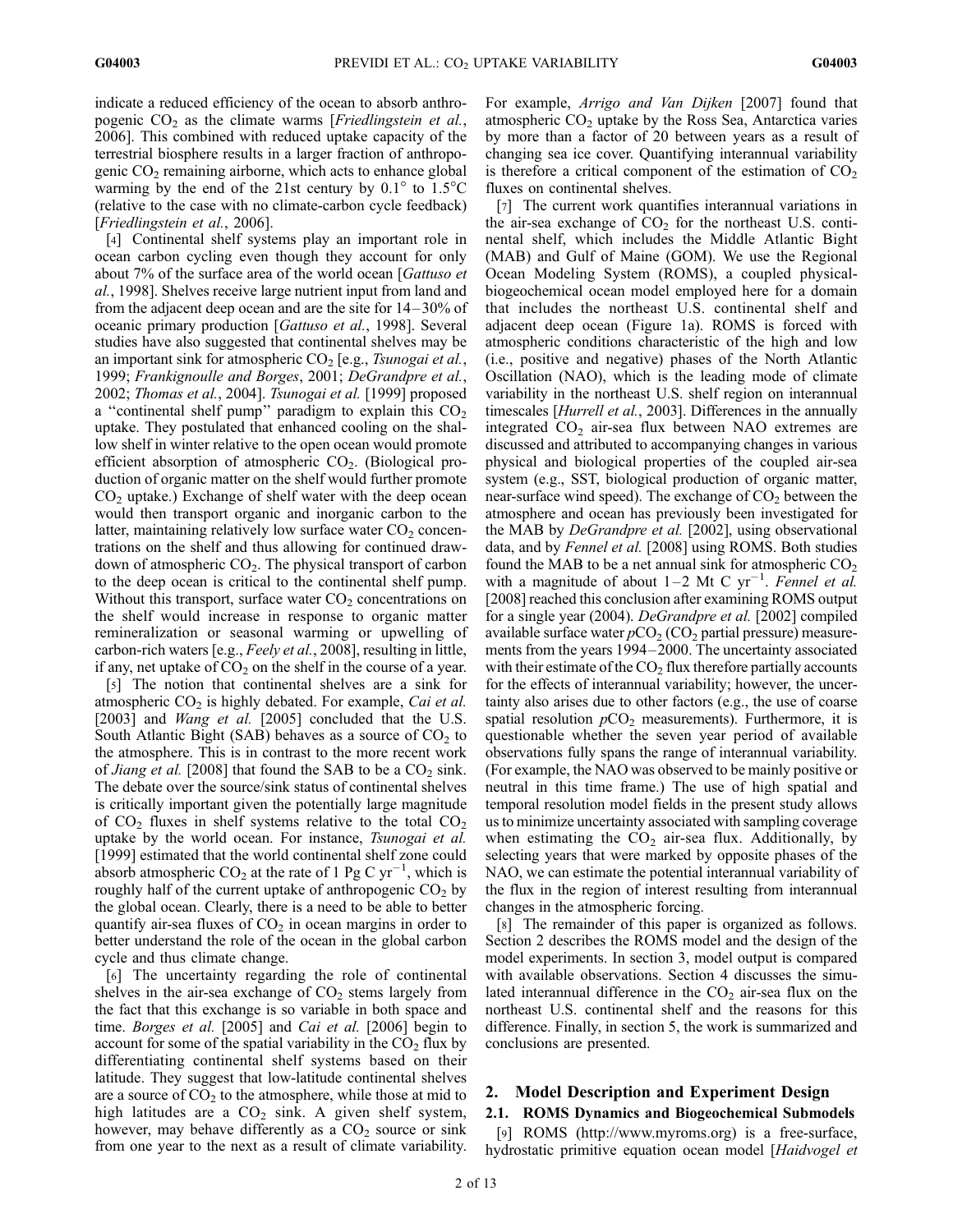

Figure 1. (a) ROMS NorthEast North American (NENA) domain. (b) Various subregions of the MAB/ GOM and adjacent ocean, including the inner and outer MAB, MAB slope sea, coastal and central GOM, and Georges Bank.

al., 2008]. In the horizontal, the primitive equations are solved in orthogonal curvilinear coordinates on a staggered Arakawa C grid. The equations are discretized in the vertical using stretched terrain-following ''s coordinates'' that allow for increased resolution in areas of interest, such as near the thermocline, in bottom boundary layers, or, as in the present application, in the model euphotic zone. ROMS has several options for horizontal and vertical subgrid-scale mixing parameterizations. In the current model configuration, the horizontal mixing of momentum is on s coordinate surfaces, while horizontal mixing of tracers (e.g., temperature, salinity) is along geopotential (i.e., constant depth) surfaces. Vertical mixing of momentum and tracers is based on the 2.5-order turbulence closure method of Mellor and Yamada [1982]. Air-sea fluxes of momentum and latent and sensible heat in ROMS are parameterized using the bulk formulae of Fairall et al. [2003].

[10] ROMS includes a nitrogen-based biological model similar to the widely applied Fasham model [*Fasham et al.*, 1990]. The biological model includes seven state variables: phytoplankton ( $Phy$ ), zooplankton (Zoo), nitrate (NO<sub>3</sub>), ammonium ( $NH<sub>4</sub>$ ), small and large detritus (*SDet* and *LDet*, respectively), and phytoplankton chlorophyll (Chl). Fennel et al. [2006] present the equations governing the time rates of change of these variables, and describe in detail the modifications made to the Fasham model before its implementation in ROMS. The effects of benthic nitrogen cycling are accounted for by including explicit sediment denitrification in the biological model. Denitrification in sediments results in a flux of inorganic nutrients into the overlying water column which compensates for the flux of sinking organic matter out of the bottommost model grid box, thus coupling the pelagic and benthic aspects of the nitrogen cycle [Fennel et al., 2006].

[11] Carbon is linked to the nitrogen cycle through photosynthesis (sink of inorganic carbon) and through different heterotrophic processes such as zooplankton excretion and microbial degradation of organic matter (sources of inorganic carbon). Accounting for these various biological sources and sinks along with the physical transport (advection and diffusion) of inorganic carbon within the water column and the air-sea gas exchange allows us to write the local rate of change of dissolved inorganic carbon (DIC) in the top model grid box of thickness  $\Delta z$  as

$$
\frac{\partial DIC}{\partial t} = - CN_{Phy} \cdot \mu \cdot Phy + \left(l_{BM} + l_E \frac{Phy^2}{k_p + Phy^2} \beta\right) \cdot CN_{Zoo}
$$

$$
\cdot Zoo + CN_{Det} \cdot r_{SD} \cdot SDet + CN_{Det} \cdot r_{LD} \cdot LDet
$$

$$
+ \frac{kw^2}{Sc^{1/2}\Delta z} CO_{2,sol}(pCO_{2,air} - pCO_{2,sea})
$$

$$
+ \nabla DIC \cdot \underline{V} + D_{DIC}
$$
(1)

where  $CN_{Phy}$ ,  $CN_{Zoo}$ , and  $CN_{Det}$  are the carbon to nitrogen ratios of Phy, Zoo, and both SDet and LDet, respectively,  $\mu$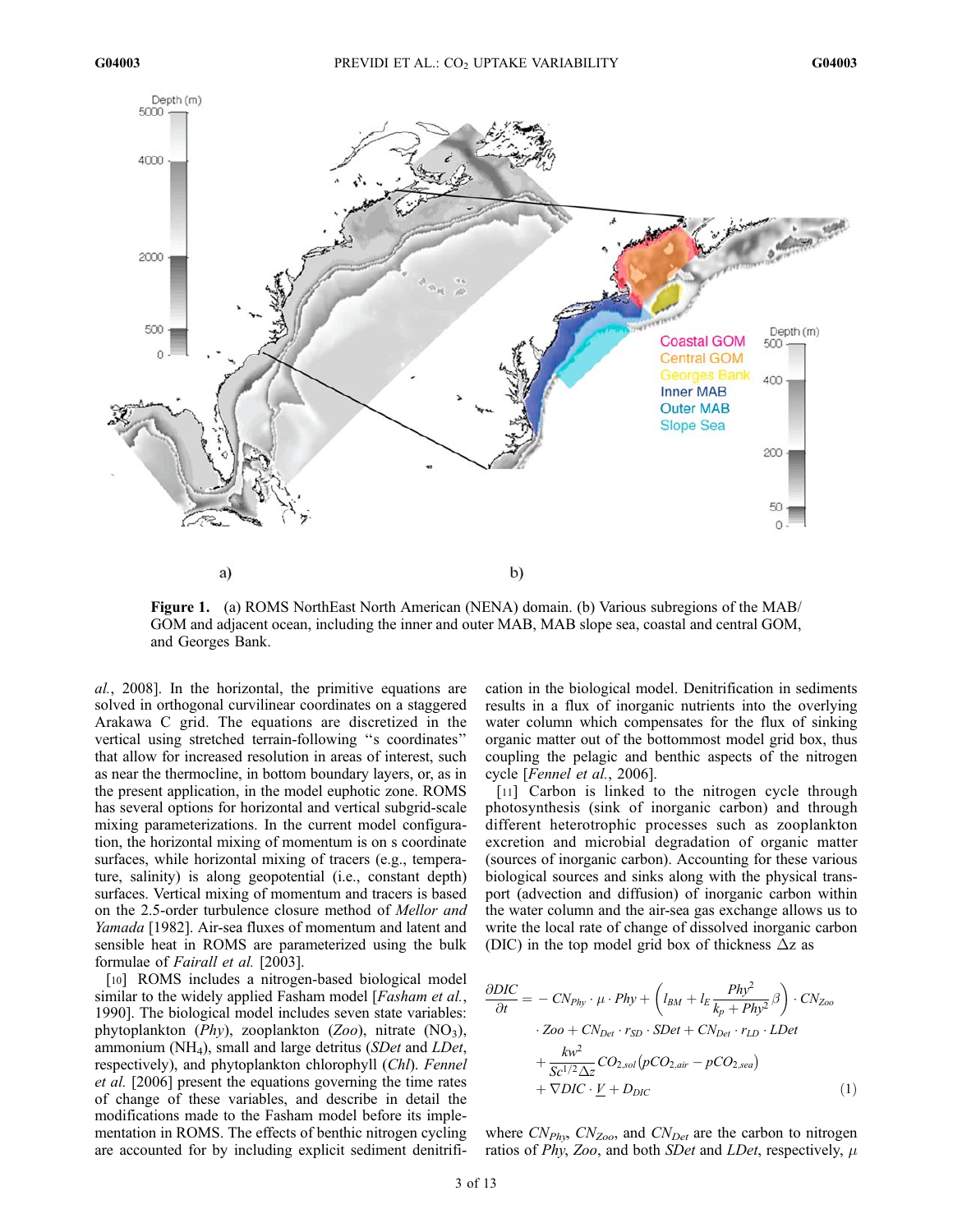

Figure 2. (top) First EOF of ERA-40 annual-mean SLP corresponding to the well known NAO pattern (with the high phase of the NAO pictured here). Negative contours are dashed, and the zero contour is excluded (arbitrary units). (bottom) First EOF time series in units of standard deviations. The blue and red dots correspond to 1985 and 1990, the years of the low and high NAO ROMS simulations.

is the phytoplankton growth rate,  $l_{BM}$  and  $l_E$  are zooplankton excretion rates,  $k_p$  is the half-saturation concentration for phytoplankton ingestion by zooplankton,  $\beta$  is the assimilation efficiency of ingested phytoplankton by zooplankton,  $r_{SD}$  and  $r_{LD}$  are the remineralization rates of *SDet* and *LDet*, k is a constant, w is the near-surface (10 m) wind speed, Sc is the Schmidt number for  $CO_2$ ,  $CO_{2,sol}$  is the  $CO_2$ solubility,  $pCO_{2,air}$  and  $pCO_{2,sea}$  are the  $CO_2$  partial pressures of the atmosphere and ocean surface water,  $V$  is the three-dimensional current velocity vector, and  $D_{DIC}$  is the three-dimensional diffusion of DIC within the water column (see Fennel et al. [2006, 2008] for a description of the meaning of the different biological parameters in (1) and their prescribed values in ROMS). The first term on the right-hand side of (1) represents the loss of DIC resulting from phytoplankton production of organic matter. Terms 2 and 3 are the zooplankton excretion. The fourth and fifth terms account for the remineralization of SDet and LDet, respectively. Terms 6 and 7 are the air-sea  $CO<sub>2</sub>$  exchange [*Wanninkhof*, 1992], and terms 8 and 9 are the DIC advection and diffusion. DIC is used along with ROMSpredicted SST, sea surface salinity, and total alkalinity (TA) to calculate  $pCO<sub>2,sea</sub>$  using the carbonate chemistry model of Zeebe and Wolf-Gladrow [2001]. For  $pCO_{2,\text{air}}$ , we adopt a constant value of 377 ppm, which is the 2004 mean value measured at the Mauna Loa Observatory. TA is affected by

phytoplankton uptake of  $NO<sub>3</sub>$ , nitrification, and advection and diffusion within the water column. Its time rate of change is therefore expressed as

$$
\frac{\partial TA}{\partial t} = \mu_{\text{max}} \cdot f(I) \cdot L_{NOS} \cdot Phy - n \cdot NH_4 + \nabla TA \cdot \underline{V} + D_{TA} \tag{2}
$$

where  $\mu_{\text{max}}$  is the maximum phytoplankton growth rate,  $f(I)$ describes the photosynthesis-light relationship,  $L_{NO3}$  is the Michaelis-Menten function for  $NO<sub>3</sub>$ , and *n* is the nitrification rate.

## 2.2. Experiment Design

[12] ROMS is implemented in the present study over an area that extends from the Scotian Shelf to the Gulf of Mexico and includes the adjacent deep ocean, a region referred to herein as the NorthEast North American (NENA) domain (Figure 1a). The model uses  $\sim$ 10 km horizontal resolution and has 30 terrain-following vertical layers.

[13] To select representative high and low NAO years for the ROMS simulations, we performed an empirical orthogonal function (EOF) analysis on annual-mean sea level pressure (SLP) anomalies over the Northern Hemisphere (NH) Atlantic sector  $(20^{\circ}-90^{\circ}N, 90^{\circ}W-90^{\circ}E)$ . SLP fields were taken from the European Centre for Medium-Range Weather Forecasts 40-year reanalysis (ERA-40 [*Uppala et* al., 2005]), a global data set containing information on the state of the atmosphere, land surface and ocean for the period from September 1957 through August 2002. The first EOF of ERA-40 SLP (Figure 2) explains 37.7% of the yearto-year variance in the data and corresponds to the NAO pattern, which is characterized by SLP anomalies of opposite sign over the Arctic and at midlatitudes. Associated with these SLP anomalies are changes in the strength and position of the surface westerly winds and related changes in storm tracks and precipitation patterns over the NH Atlantic sector (see *Hurrell et al.* [2003] for a summary of NAO-related climate effects in this region). The NAO has also been linked to recent changes in oceanic  $CO<sub>2</sub>$  uptake in the North Atlantic [Thomas et al., 2008]. Using the first EOF time series (Figure 2) as an index for the NAO pattern, we selected the years with the lowest and highest NAO indices (1985 and 1990, respectively) for our ROMS simulations, employing ERA-40 atmospheric fields for these years to force the model. Acquired ERA-40 fields include SLP, surface downwelling longwave radiation, surface net shortwave radiation, 2 m air temperature and relative humidity, 10 m  $u$  and  $v$  wind components, and surface precipitation rate. Fields were obtained at 6 h intervals, but were averaged to daily resolution to force ROMS.

[14] Both the high and low NAO model simulations were initialized on 1 January using ROMS output from a previously completed run over the NENA domain [*Fennel et al.*, 2008]. Open boundary temperatures, salinities and transports from the Hybrid Coordinate Ocean Model (HyCOM [*Chassignet et al.,* 2007]) were prescribed after first removing known biases in HyCOM temperatures and salinities [Fennel et al., 2008]. HyCOM open boundary transports were augmented with barotropic tides from the global analysis of Egbert and Erofeeva [2002]. Monthly climatological freshwater input from rivers was specified based on observed freshwater fluxes at U.S. Geological Survey –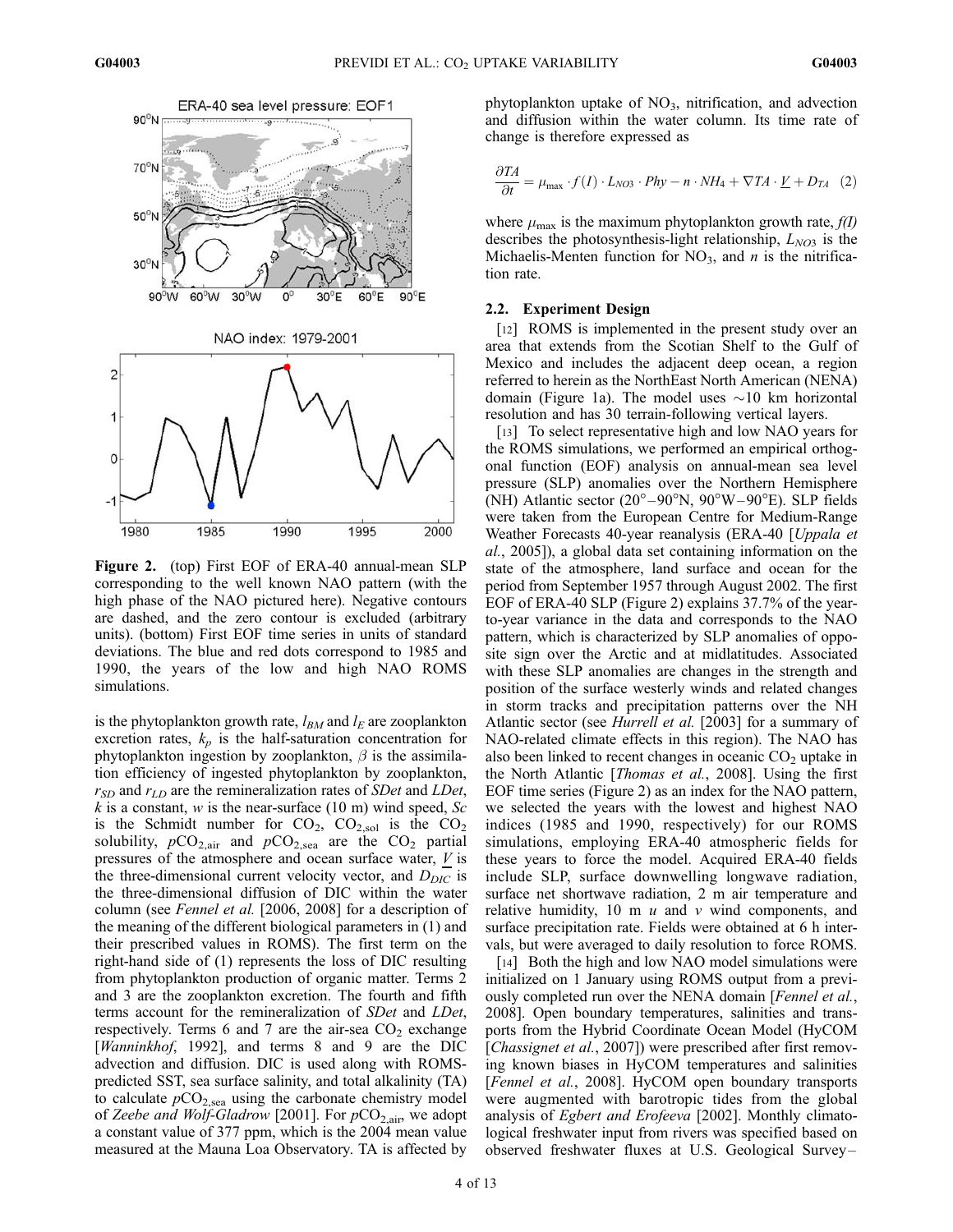

Figure 3. Annual-mean SST (averaged for the years 1985 and 1990) from (a) ROMS and (b) AVHRR.



Figure 4. Difference in annual-mean SST (1985 – 1990) in (a) ROMS and (b) AVHRR. (c) The observed anomalous SST field during the low phase of the NAO based on an average of 4 low NAO (1985, 1987, 1996, 1998) and 4 high NAO (1989, 1990, 1992, 1994) years.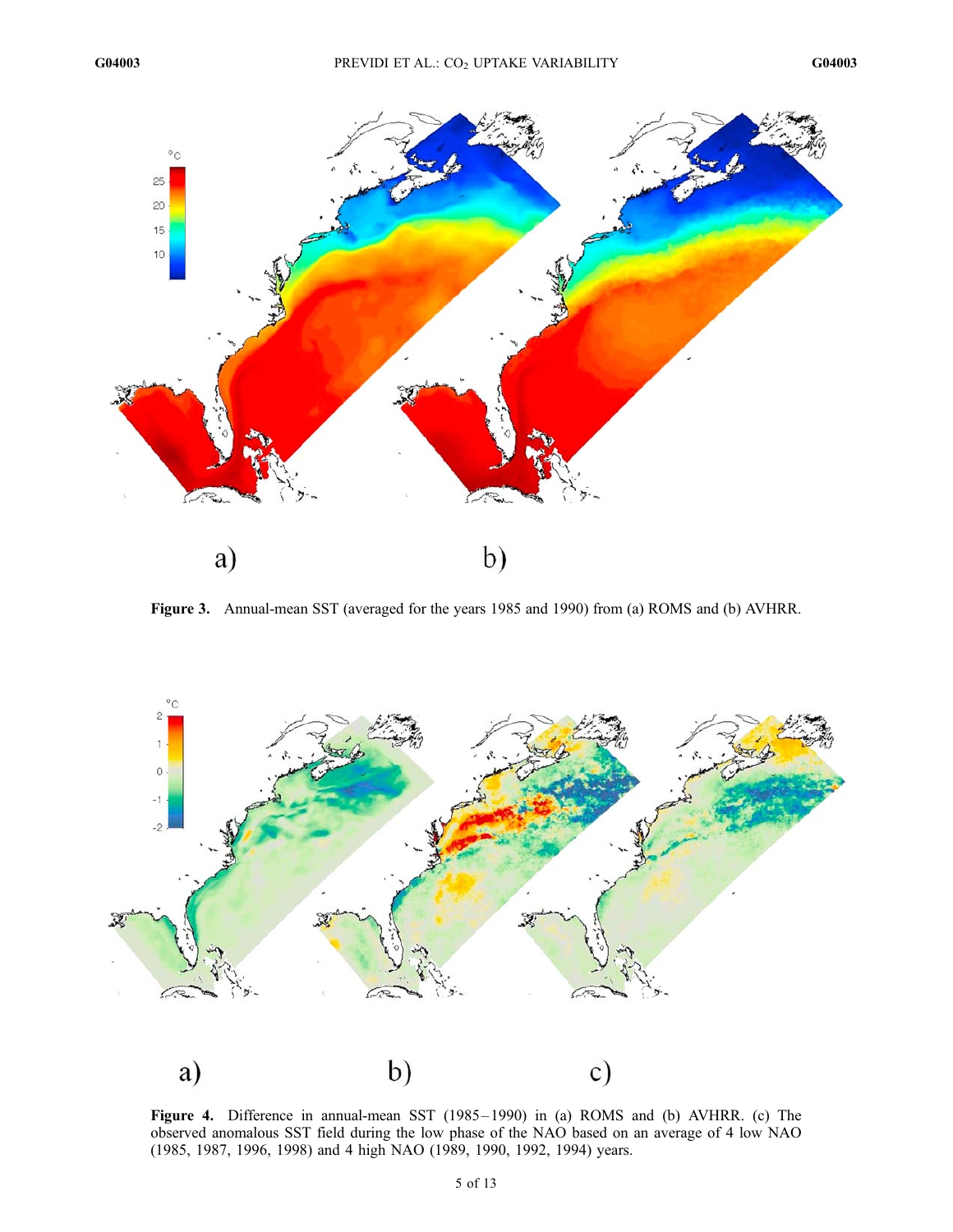

Figure 5. Annual-mean surface chlorophyll concentration based on (a) ROMS output averaged for 1985 and 1990 and (b) SeaWiFS climatology.

gauged rivers. Riverine nitrogen concentrations were determined from the watershed analysis of *Dumont et al.* [2005], while TA in rivers was prescribed using *Millero* et al.'s [1998] relationship for a salinity of zero. DIC concentrations in rivers were assumed to be in equilibrium with  $pCO<sub>2,air</sub>$ . The assumed river TA and DIC concentrations may not necessarily be realistic; for example, highly productive estuaries in the SAB often discharge supersaturated water [*Cai et al.*, 2003], but undersaturated discharge is observed as well with significant temporal and interestuary variability [Salisbury et al., 2008]. However, detailed and continuous DIC and TA data are not available at present for the 32 rivers included in our model.

### 3. Model-Data Comparison

[15] In this section, ROMS output is evaluated using available observations [see also Fennel et al., 2008]. We initially focus on the entire NENA domain, and then assess model skill in more detail for the northeast U.S. continental shelf.

[16] Figure 3 shows the annual-mean SST (averaged for the years 1985 and 1990) as simulated by ROMS and as observed by the AVHRR satellite. ROMS generally reproduces the satellite-measured SST pattern, although warm water associated with the Gulf Stream extends slightly too far to the north and west in the model, resulting in positive

SST biases of  $\sim$ 2 $-3$ °C in portions of the MAB and MAB slope sea. The model is also too warm in the GOM by about the same amount. In Figures 4a and 4b, the SST difference (1985– 1990) in ROMS and AVHRR is shown. The model captures the observed negative SST anomalies over a broad area southeast of the Scotian Shelf, over portions of the northeast Gulf of Mexico, and over the SAB. Not present in the model results, however, is the area of positive SST anomalies in AVHRR over the MAB slope sea and adjacent deep ocean. In Figure 4c, we plot the observed anomalous SST field during the low phase of the NAO based on an average of 4 low NAO (1985, 1987, 1996, 1998) and 4 high NAO (1989, 1990, 1992, 1994) years. (These 8 years represent the most extreme years in the NAO index (Figure 2) since the start of the AVHRR record in late 1981.) The aforementioned negative SST anomalies are still evident, while the area of positive SST anomalies in Figure 4b is not. This suggests that the latter is not a robust SST response to NAO variability, and we therefore conclude that ROMS is successful in simulating the main features of this response.

[17] Figure 5 compares annual-mean surface chlorophyll concentrations in ROMS and SeaWiFS. The model reproduces the general pattern of enhanced productivity in coastal zones and diminished productivity over the open ocean, and also captures specific features seen in the SeaWiFS data such as the elevated chlorophyll concentra-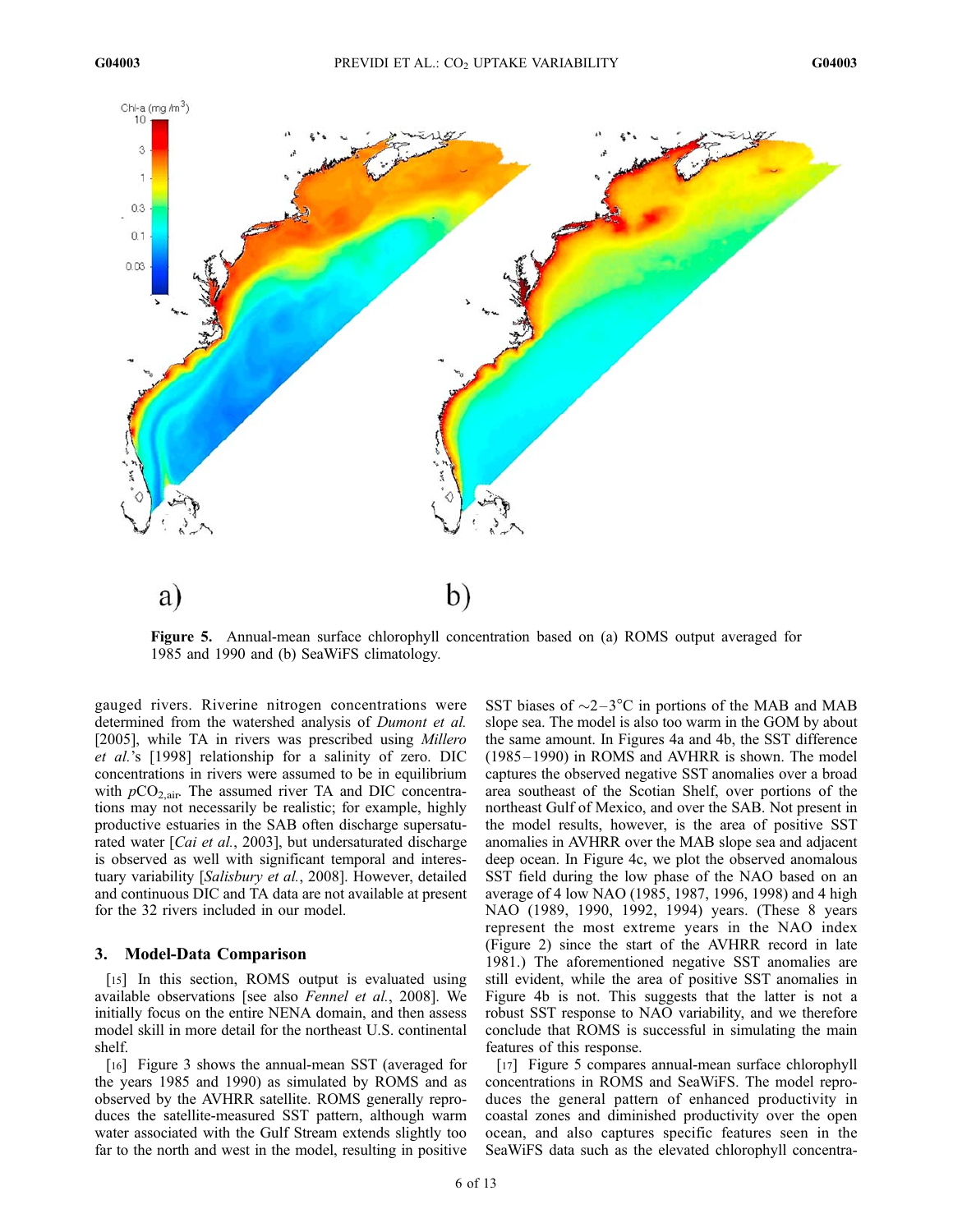

Figure 6. Modeled and observed climatological seasonal temperature and salinity profiles for the central GOM. Error bars correspond to the  $\pm 1$ -sigma levels.

tions over Georges Bank. The model underestimates satellite-derived chlorophyll in the most nearshore regions; however, algorithms estimating chlorophyll from ocean color (such as are used by SeaWiFS) are known to be problematic for the optically complex nearshore waters and may overestimate true chlorophyll concentrations.

[18] We now assess model skill over the northeast U.S. continental shelf in more detail by comparing ROMS results with observations for the MAB/GOM subregions shown in Figure 1b. Figures 6 and 7 depict seasonal temperature/ salinity and  $NO<sub>3</sub>/chlorophyll$  profiles for the central GOM. Similar plots for the other 5 subregions are provided in Figures  $S1-S10$  (available as auxiliary material).<sup>1</sup> (Additionally, various statistical measures of model-data agreement are summarized in Table 1 for the central GOM and in Tables S1 –S5 for the other subregions. For reference, modeled DIC/TA profiles are shown in Figures S11-S16, even though observational data for these fields were not available for comparison.) The observational data used to generate Figures 6 and 7 and Figures S1–S10

were acquired from the National Oceanographic Data Center (NODC) World Ocean Database 2005 (http:// www.nodc.noaa.gov/OC5/WOD05/pr\_wod05.html). NODC data were supplemented with additional in situ  $NO<sub>3</sub>$ and chlorophyll data from the Ocean Margins Program in 1994 (OMP [Verity et al., 2002]), the Shelf Edge Exchange Processes (SEEP) programs in 1983– 1984 and 1988 – 1989 [Walsh et al., 1988; Biscaye et al., 1994], a number of cruises undertaken by Brookhaven National Laboratory between 1974 and 1995 (BNL data reports), and the MARMAP cruises between 1977 and 1988 [O'Reilly and Zetlin, 1998]. NODC data were acquired on standard depth levels, and all other observational and model data were linearly interpolated to these levels. It is evident from Figure 6 that the simulated positive annual-mean SST biases in the GOM noted earlier arise mainly as a result of the model being too warm in the summertime. Below the surface, modeled temperatures are close to those observed, indicating that the seasonal thermocline is too sharp in ROMS. The model tends to be too fresh at the surface and too salty at depth in the central GOM. ROMS  $NO<sub>3</sub>$ concentrations generally fall within the error bars of the observations except for at depths greater than 50 m in the fall (Figure 7). Observed  $NO<sub>3</sub>$  amounts are similarly under-

<sup>&</sup>lt;sup>1</sup>Auxiliary materials are available in the HTML. doi:10.1029/ 2008JG000881.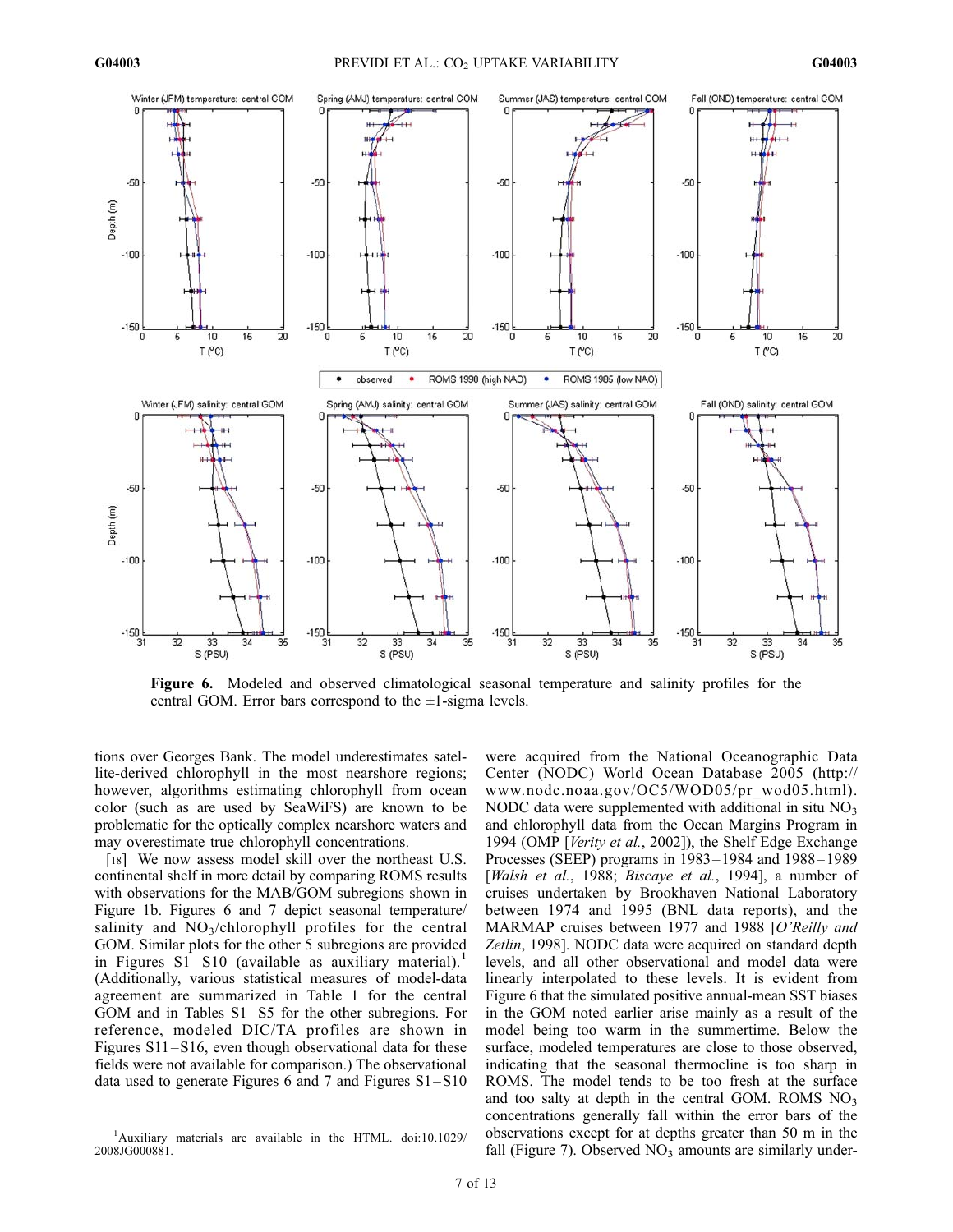

**Figure 7.** As in Figure 6, but for  $NO_3$  and chlorophyll.

estimated at depth in the outer MAB and MAB slope sea (Figures S4 and S6). ROMS chlorophyll amounts are generally within the error bars of the observations in all subregions. The model captures the observed subsurface chlorophyll maximum in the spring and summer in the outer MAB, MAB slope sea and central GOM (Figures S4, S6, and 7).

[19] Overall, ROMS reproduces the observed spatial and seasonal variability of temperature, salinity,  $NO<sub>3</sub>$  and chlorophyll with a relatively high level of skill. At the surface where the air-sea exchange of  $CO<sub>2</sub>$  occurs, simulated and observed fields agree within one standard deviation in all cases except for the summer temperature in the central GOM (Figure 6) and the summer and fall salinity on Georges Bank (Figure S7). We show in the next section that modeled estimates of the annual air-sea flux of  $CO<sub>2</sub>$  are also consistent with available observations.

## 4. Simulated  $CO<sub>2</sub>$  Air-Sea Flux and Its Interannual Variability

[20] The modeled annually integrated  $CO<sub>2</sub>$  air-sea flux F for the northeast U.S. continental shelf is shown in Figure 8. During both 1985 (low NAO) and 1990 (high NAO),  $F$  is positive over most of the shelf, indicating a net uptake of atmospheric  $CO<sub>2</sub>$  by the ocean. The strongest uptake occurs in the GOM during both years and in the northern half of the MAB during 1985 (Figure 8a). Localized areas of net annual  $CO<sub>2</sub>$  outgassing from the ocean (negative F) are evident over the inner MAB (e.g., off the Delmarva Peninsula). Over the northeast U.S. shelf as a whole, the total atmospheric  $CO_2$  uptake is 2.4 Mt C yr<sup>-1</sup> during 1985, with 1.1  $\overline{M}$ t C yr<sup>-1</sup> of this uptake occurring in the MAB and the remaining 1.3 Mt C  $yr^{-1}$  occurring in the GOM. During 1990,  $CO<sub>2</sub>$  uptake on the northeast shelf is reduced to 1.8 Mt C  $yr^{-1}$  (0.6 and 1.2 Mt C  $yr^{-1}$  in the MAB and GOM, respectively). DeGrandpre et al. [2002] used observed  $pCO<sub>2,sea</sub>$  values to estimate a total annual  $CO<sub>2</sub>$  uptake on the MAB of 1.6 $\pm$ 1 Mt C yr<sup>-1</sup>, which encompasses the 1.1 and 0.6 Mt C  $yr^{-1}$  modeled estimates of F reported here. (Following Fennel et al. [2008], we recalculated DeGrandpre et al.'s total  $CO<sub>2</sub>$  flux using areal sizes of  $3.15 \times 10^{10}$ ,  $4.80 \times 10^{10}$  and  $4.54 \times 10^{10}$  m<sup>2</sup> for the inner, mid and outer MAB.) Fennel et al. [2008] found a slightly larger MAB CO<sub>2</sub> uptake of 1.7 Mt C  $yr^{-1}$ . The difference in F between 1985 and 1990 is shown in Figure 9a. The largest positive differences occur over the northern and central MAB, with smaller positive  $F$  differences in the coastal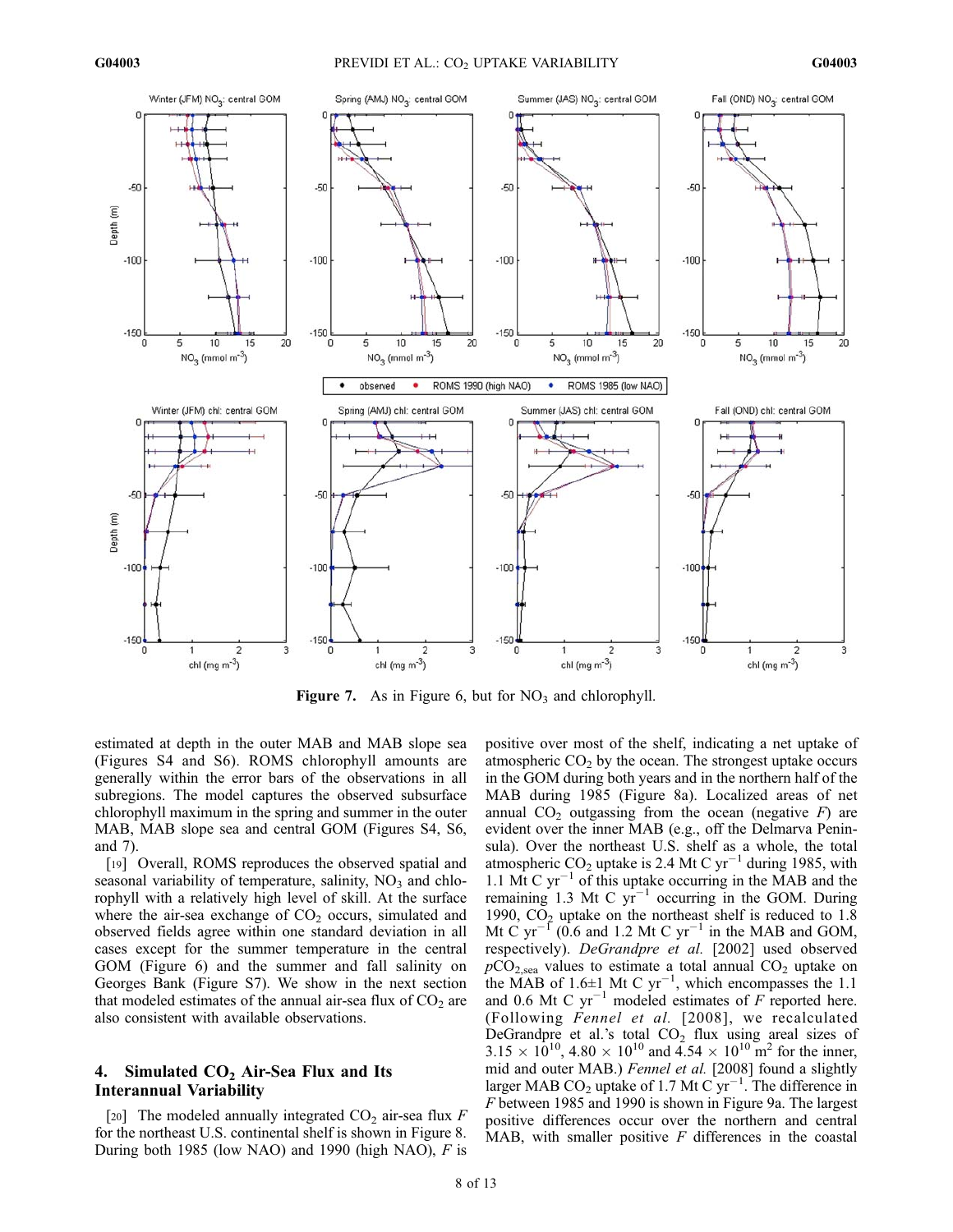Table 1. Temperature, Salinity, NO<sub>3</sub>, and Chlorophyll Statistics for the Central GOM<sup>a</sup>

| Depth            | Observed | Average     |                               |                   |               |
|------------------|----------|-------------|-------------------------------|-------------------|---------------|
| (m)              | Mean     | <b>Bias</b> | <b>RMSE</b>                   | Observed $\sigma$ | ROMS $\sigma$ |
|                  |          |             | Temperature $\binom{6}{C}$    |                   |               |
| $\boldsymbol{0}$ | 9.60     | 1.97        | 2.93                          | 3.73              | 6.02          |
| 10               | 9.24     | 0.601       | 1.30                          | 3.07              | 4.34          |
| 20               | 8.44     | $-0.251$    | 0.725                         | 2.34              | 2.69          |
| 30               | 7.75     | $-0.0386$   | 0.424                         | 1.94              | 2.11          |
| 50               | 7.12     | 0.406       | 0.618                         | 1.83              | 1.41          |
| 75               | 6.81     | 1.17        | 1.40                          | 1.41              | 0.539         |
| 100              | 6.70     | 1.52        | 1.66                          | 1.04              | 0.298         |
| 125              | 6.77     | 1.56        | 1.63                          | 0.746             | 0.231         |
| 150              | 6.90     | 1.50        | 1.54                          | 0.475             | 0.207         |
|                  |          |             | Salinity (PSU)                |                   |               |
| $\boldsymbol{0}$ | 32.4     | $-0.391$    | 0.556                         | 0.355             | 0.657         |
| 10               | 32.6     | $-0.109$    | 0.298                         | 0.433             | 0.294         |
| 20               | 32.7     | 0.172       | 0.339                         | 0.358             | 0.111         |
| 30               | 32.7     | 0.323       | 0.412                         | 0.306             | 0.0233        |
| 50               | 32.9     | 0.574       | 0.605                         | 0.256             | 0.140         |
| 75               | 33.1     | 0.887       | 0.898                         | 0.193             | 0.100         |
| 100              | 33.3     | 0.954       | 0.960                         | 0.162             | 0.0819        |
| 125              | 33.5     | 0.838       | 0.844                         | 0.147             | 0.0719        |
| 150              | 33.8     | 0.667       | 0.673                         | 0.127             | 0.0656        |
|                  |          |             | $NO3$ (mmol m <sup>-3</sup> ) |                   |               |
| $\boldsymbol{0}$ | 4.17     | $-1.70$     | 1.86                          | 3.60              | 2.87          |
| 10               | 4.13     | $-1.84$     | 2.02                          | 3.33              | 2.89          |
| 20               | 4.77     | $-1.99$     | 2.18                          | 3.11              | 2.62          |
| 30               | 5.99     | $-1.60$     | 1.72                          | 2.49              | 1.83          |
| 50               | 9.01     | $-0.594$    | 1.45                          | 1.58              | 0.406         |
| 75               | 11.6     | $-0.577$    | 1.67                          | 1.92              | 0.203         |
| 100              | 13.2     | $-0.754$    | 2.08                          | 2.10              | 0.159         |
| 125              | 14.6     | $-1.68$     | 2.61                          | 2.01              | 0.337         |
| 150              | 15.5     | $-2.58$     | 3.17                          | 1.80              | 0.524         |
|                  |          |             | Chlorophyll (mg $m^{-3}$ )    |                   |               |
| $\boldsymbol{0}$ | 0.941    | $-0.0542$   | 0.307                         | 0.176             | 0.330         |
| 10               | 0.977    | $-0.0043$   | 0.285                         | 0.251             | 0.283         |
| 20               | 1.08     | 0.348       | 0.381                         | 0.286             | 0.389         |
| 30               | 0.889    | 0.618       | 0.844                         | 0.173             | 0.820         |
| 50               | 0.492    | $-0.224$    | 0.332                         | 0.156             | 0.156         |
| 75               | 0.281    | $-0.252$    | 0.286                         | 0.158             | 0.0111        |
| 100              | 0.281    | $-0.268$    | 0.309                         | 0.181             | 0.00480       |
| 125              | 0.179    | $-0.174$    | 0.188                         | 0.0842            | 0.00180       |
| 150              | 0.263    | $-0.260$    | 0.349                         | 0.269             | 0.000800      |

a Shown for each field are the observed annual mean, average bias (ROMS minus observed), root mean square error (RMSE), and observed and simulated interseasonal standard deviation.

GOM. Negative F differences (denoting reduced atmospheric  $CO<sub>2</sub>$  uptake during 1985) are apparent over portions of the southern MAB and central GOM.

#### 4.1. Method

[21] The air-sea flux of  $CO_2$  depends on  $Sc$ ,  $CO_{2,sol}$ , w and  $pCO<sub>2,sea</sub>$  (see terms 6 and 7 in equation (1)). Here we examine the contributions of these variables to the interannual change in F. We approximate the difference  $\delta F$  in the annually integrated  $CO<sub>2</sub>$  flux using a second-order Taylor series expansion:

$$
\delta F \approx \sum_{i=1}^{n} \frac{\partial F}{\partial X_i} \delta X_i + \frac{1}{2} \sum_{i=1}^{n} \sum_{j=1}^{n} \frac{\partial^2 F}{\partial X_i \partial X_j} \delta X_i \delta X_j \tag{3}
$$

where  $X = (X_1, \ldots, X_n)$  are variables in the equation for F (i.e.,  $F = F(X_1, ..., X_n) = F(Sc, CO_{2,sol}, w, pCO_{2,sea})$ ). A similar method was employed by *Colman et al.* [1997] to estimate radiative feedbacks in an atmospheric general circulation model. First-order partial derivatives in (3) are G04003

approximated using a method of single field substitution, i.e.,

$$
\frac{\partial F}{\partial X_i} \delta X_i \approx F(\underline{X}^{1990} + \underline{e}_i \Delta \underline{X}) - F(\underline{X}^{1990})
$$
(4)

where  $\Delta \underline{X} = \underline{X}^{1985} - \underline{X}^{1990}$  and  $\underline{e_i}$  is the *i*th unit vector.

[22] To compute the first term on the right-hand side of (4), we calculated the  $CO<sub>2</sub>$  air-sea flux using the time series of variable  $X_i$  from the 1985 ROMS simulation and the time series of all other variables from the 1990 simulation, and then integrated over the entire year. The second term on the right-hand side of (4) was computed using the time series of all variables from the 1990 model simulation. This method of single field substitution was used by Wetherald and Manabe [1988] to diagnose cloud radiative feedbacks in a global climate model. It provides estimates of the linear sensitivity of  $F$  to various changes in the air-sea system (i.e., the change in F due to a change in Sc,  $CO_{2,\text{sol}}$ , w, or  $pCO<sub>2,sea</sub>$  alone). Nonlinear effects contributing to  $\delta F$  are estimated by computing the second-order partial derivatives in (3). These higher-order derivatives are approximated as

$$
\frac{\partial^2 F}{\partial X_i \partial X_j} \delta X_i \delta X_j \approx \left( F \left( \underline{X}^{1990} + \left( \underline{e}_i + \underline{e}_j \right) \Delta \underline{X} \right) - F \left( \underline{X}^{1990} + \underline{e}_j \Delta \underline{X} \right) \right) - \left( F \left( \underline{X}^{1990} + \underline{e}_i \Delta \underline{X} \right) - F \left( \underline{X}^{1990} \right) \right) = \left( F \left( \underline{X}^{1990} + \left( \underline{e}_i + \underline{e}_j \right) \Delta \underline{X} \right) - F \left( \underline{X}^{1990} + \underline{e}_j \Delta \underline{X} \right) \right) - \frac{\partial F}{\partial X_i} \delta X_i \tag{5}
$$

where  $F(X^{1990} + (e_i + e_j) \Delta X)$  was calculated using the time series of  $X_i$  and  $X_j$  from the 1985 ROMS simulation and the time series of all other variables from the 1990 simulation. (5) provides an indication of how the sensitivity of  $F$  to changes in  $X_i$  depends on  $X_i$ , or, more generally, of how this sensitivity depends on the state of the system.

#### 4.2. Results

[23] The difference in air-sea  $CO<sub>2</sub>$  flux between 1985 and 1990,  $\delta F$ , is shown in comparison with its second-order Taylor series approximation in Figures 9a and 9b. (The firstorder Taylor series approximation is very similar (not shown).) Comparison of Figures 9a and 9b indicates that  $\delta F$  is reproduced almost exactly (mean absolute difference of 1.9 mmol C  $m^{-2}$  yr<sup>-1</sup> between Figures 9a and 9b). Contributions of Sc and  $CO<sub>2,sol</sub>$  changes to  $\delta F$  are small and nearly cancel one another (not shown), implying that the  $CO<sub>2</sub>$  flux difference between 1985 and 1990 is due to changes in w and/or  $pCO<sub>2,sea</sub>$ . Figure 9c shows the w contribution to  $\delta F$  (i.e., the sum of the first- and second-order partial derivatives of F with respect to w in (3)). Interannual differences in w between 1985 and 1990 act to increase atmospheric  $CO<sub>2</sub>$  uptake during the former year over nearly all of the MAB, while having a relatively small effect on  $F$ over most of the GOM. The enhanced  $CO<sub>2</sub>$  uptake over the northern half of the MAB in Figures 9a and 9b is a response primarily to w changes. Higher near-surface wind speeds will enhance atmospheric  $CO<sub>2</sub>$  uptake by the ocean at times of year when the surface water is undersaturated with respect to  $pCO<sub>2,air</sub>$ , but will have the opposite effect on F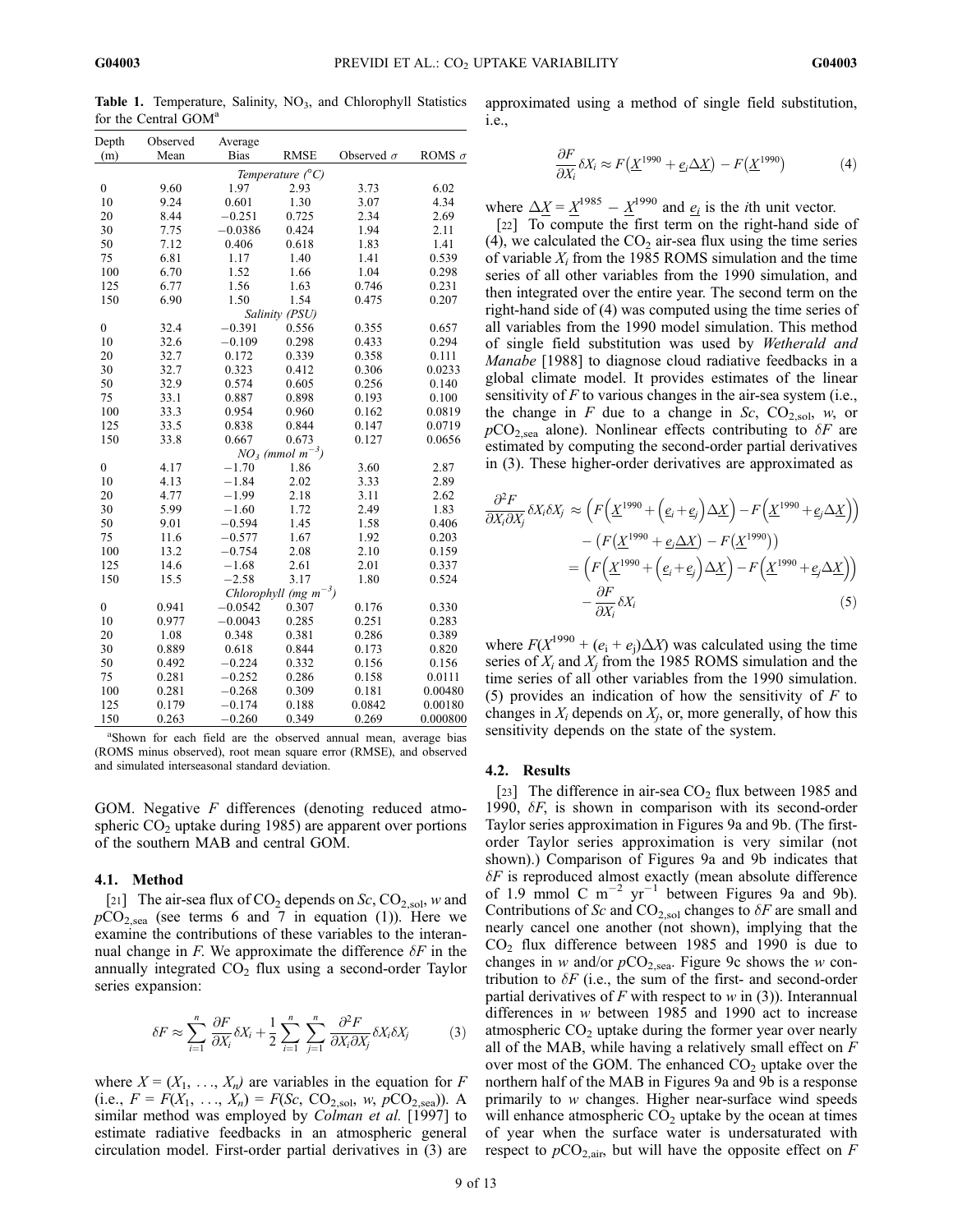

**Figure 8.** ROMS simulated annually integrated  $CO<sub>2</sub>$  air-sea flux for the northeast U.S. continental shelf for (a) 1985 (low NAO) and (b) 1990 (high NAO). Positive values denote flux into the ocean.

when the ocean is supersaturated with respect to atmospheric  $CO<sub>2</sub>$  levels. In the MAB, the surface ocean is undersaturated in the winter and supersaturated in the summer [e.g., DeGrandpre et al., 2002]. Figure 9c shows the difference  $(1985 - 1990)$  in wintertime (JFM) mean w plotted as black contours. Wind speeds are higher during JFM 1985 over all of the MAB (particularly in the north), thus enhancing atmospheric  $CO<sub>2</sub>$  uptake during these months. Conversely, wind speeds are lower in the summer of 1985 than in the summer of 1990 over the northern MAB (not shown), which further contributes to the anomalous uptake of  $CO<sub>2</sub>$  during the former year in this region. Finally, in Figure 9d, the contribution of  $pCO<sub>2,sea</sub>$  (hereafter simply  $pCO<sub>2</sub>$ ) changes to  $\delta F$  is shown. Negative contributions to  $\delta F$  over portions of the southern MAB outweigh the positive contributions from w changes in these areas, resulting in a net decrease in atmospheric  $CO<sub>2</sub>$  uptake during 1985 (Figures 9a and 9b). The  $\delta F$  pattern in the GOM arises primarily due to  $pCO<sub>2</sub>$ changes.

[24] To further understand the  $pCO<sub>2</sub>$  changes that contribute to  $\delta F$ , we used the Taylor series method described in section 4.1 to decompose the difference in annual-mean  $pCO<sub>2</sub>$  between 1985 and 1990 (Figure 10a). Figures 10b and 10c show the first and second-order Taylor series approximations to the  $pCO<sub>2</sub>$  difference. While the first-order approximation is poor, the second-order approximation closely matches the actual difference in  $pCO<sub>2</sub>$  (mean abso-

lute difference of 1.8 ppm between Figures 10a and 10c). (The poor first-order approximation to the  $pCO<sub>2</sub>$  difference will be discussed more below.) Figure 10c is the sum of Figures  $10d-10g$ , which represent, respectively, the  $pCO<sub>2</sub>$ differences due to interannual differences in SST, sea surface salinity, biological activity, and mixing/ $CO<sub>2</sub>$  airsea gas exchange. (In this case, mixing refers to the advection and diffusion of water masses with different DIC/TA characteristics.) Lower SSTs in 1985 relative to 1990 act to decrease  $pCO<sub>2</sub>$  (and thus increase the uptake of atmospheric  $CO<sub>2</sub>$ ) over nearly all of the northeast U.S. continental shelf. The negative  $pCO<sub>2</sub>$  anomalies over the coastal GOM (Figures 10a and 10c) are clearly a response in part to these SST changes. By comparison the effects of salinity on the difference in annual-mean  $pCO<sub>2</sub>$  (Figure 10e) are small, although increases in salinity during 1985 partially explain the positive  $pCO<sub>2</sub>$  anomalies over the outer MAB. Figure 10f shows  $pCO<sub>2</sub>$  changes owing to the biological contribution. This contribution represents the effects of anomalous biological activity on DIC and TA (i.e., the effects of interannual differences in terms  $1-5$  in equation (1) and in terms  $1-2$  in equation (2)). Overlaid as black contours in Figure 10f is the difference in the average rate of net ecosystem production NEP (i.e., net primary production minus respiration) between 1985 and 1990. Areas of enhanced NEP (e.g., the coastal GOM) are associated with a negative biological contribution to the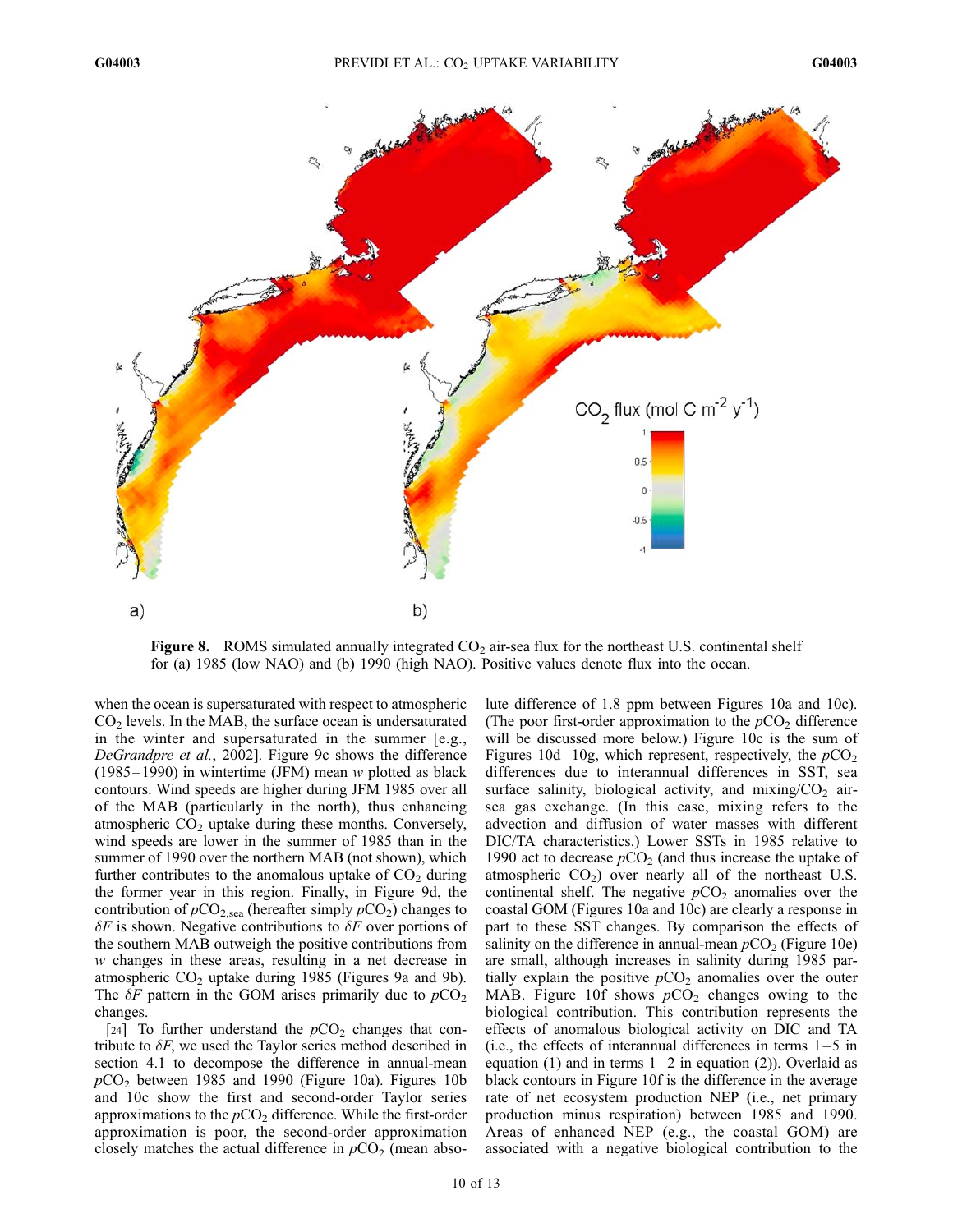

Figure 9. (a) Difference in annually integrated  $CO<sub>2</sub>$  air-sea flux (1985 minus 1990). (b) Second-order Taylor series approximation to Figure 9a. (c)  $CO<sub>2</sub>$  flux difference attributable to near-surface (10 m) wind speed changes. The actual wind speed difference (1985–1990) for winter (JFM) is shown with black contours (contour interval of 0.5 m s<sup>-1</sup>). (d) CO<sub>2</sub> flux difference due to  $pCO<sub>2,sea</sub>$  changes.

annual-mean  $pCO<sub>2</sub>$  difference, while reduced NEP areas (the central GOM and most of the MAB) are those where the biological contribution to  $pCO<sub>2</sub>$  is positive. The effects of anomalous biological activity on  $pCO<sub>2</sub>$  are largely offset by the effects of anomalous mixing/ $CO<sub>2</sub>$  air-sea gas exchange (Figure 10g). Increased biological production of organic matter, for example, will draw down surface water DIC and  $pCO_2$ , promoting an increase in atmospheric  $CO_2$ uptake which will counter the effects of enhanced production. Alternatively, stronger biological  $NO<sub>3</sub>$  uptake will increase TA and decrease  $pCO<sub>2</sub>$ . This anomalous NO<sub>3</sub> uptake, however, will tend to be accompanied by anomalous diffusion of high TA water out of the surface layer, again opposing the biological effect. The net effect of interannual changes in biology and mixing/ $CO<sub>2</sub>$  air-sea flux on  $pCO<sub>2</sub>$  is shown in Figure 10h.

[25] The poor first-order Taylor series approximation to the annual-mean difference in  $pCO<sub>2</sub>$  (Figure 10b) indicates that the effect of different processes (e.g., NEP, air-sea gas exchange) on  $pCO<sub>2</sub>$  depends on the state of the system. For example, a given magnitude  $CO<sub>2</sub>$  flux from the atmosphere to the ocean will produce a larger increase in  $pCO<sub>2</sub>$  at lower

surface water pH. This is because at lower pH there is less carbonate available to react with the  $CO<sub>2</sub>$ , and thus more  $CO<sub>2</sub>$  will remain dissolved in the surface water. The effect of this is to reduce the  $CO<sub>2</sub>$  uptake from the atmosphere, and this mechanism is expected to significantly diminish the ocean's capacity to absorb anthropogenic  $CO<sub>2</sub>$  in the future.

### 5. Summary and Conclusions

[26] The current work represents the first systematic modeling study of interannual (NAO-related) variability in atmospheric  $CO<sub>2</sub>$  uptake on the northeast U.S. continental shelf. ROMS simulated  $CO<sub>2</sub>$  uptake on the northeast shelf was found to decrease from 2.4 Mt C  $yr^{-1}$  in 1985 (low NAO) to 1.8 Mt C  $yr^{-1}$  in 1990 (high NAO), with most of this decrease (0.5 Mt C  $yr^{-1}$ ) occurring in the MAB. The magnitude of interannual variation in the  $CO<sub>2</sub>$  air-sea flux on the northeast U.S. shelf may be even larger than estimated here. For example, Fennel et al. [2008] found an MAB  $CO_2$  uptake of 1.7 Mt C  $yr^{-1}$ , larger than the 1.1 and 0.6 Mt  $\tilde{C}$  yr<sup>-1</sup> uptakes simulated in the present study. These results suggest that the  $CO<sub>2</sub>$  air-sea flux on the MAB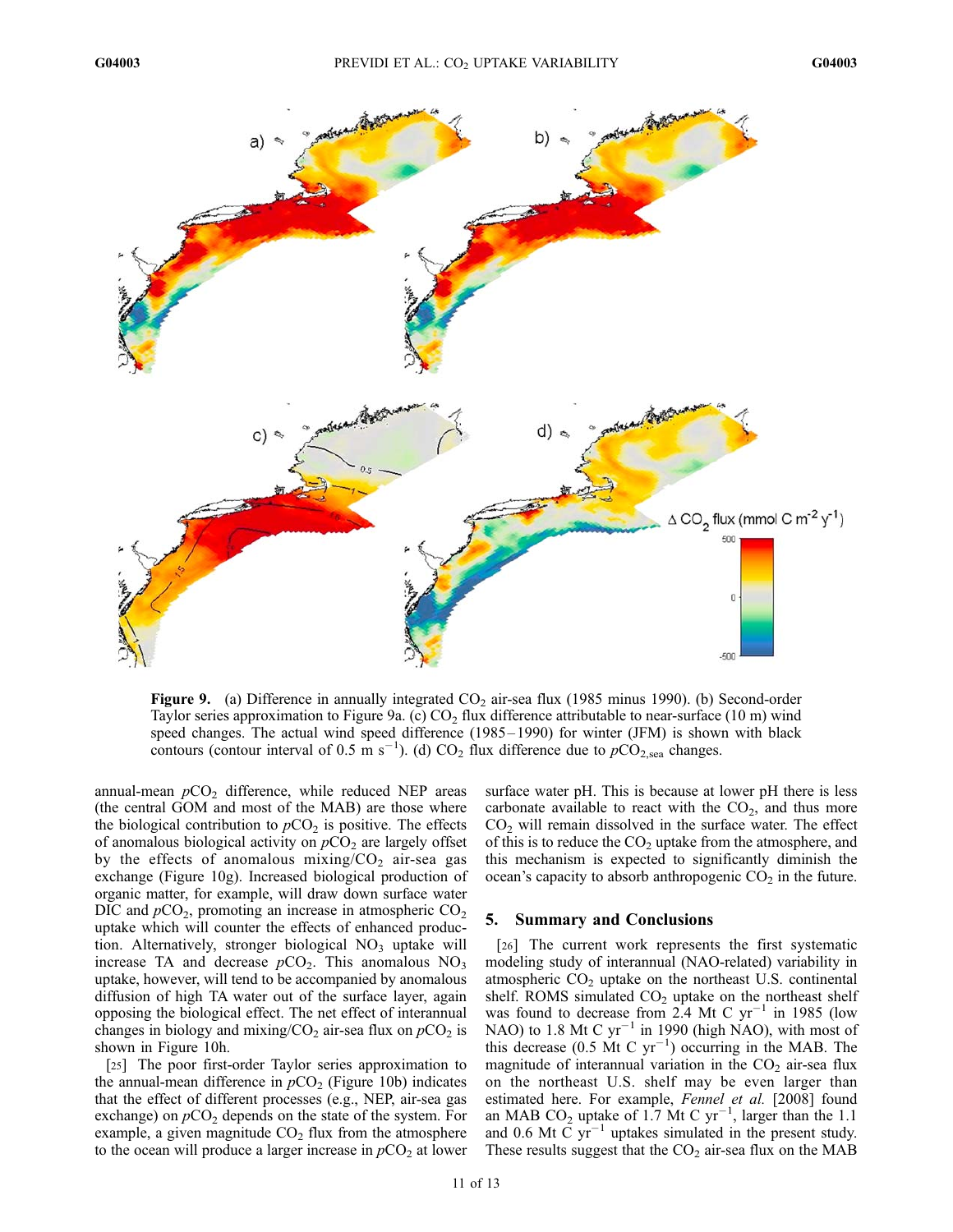

**Figure 10.** (a) Difference in annual-mean  $pCO_{2,\text{sea}}$  (1985–1990). (b) First-order Taylor series approximation to Figure 10a. (c) Second-order Taylor series approximation to Figure 10a. (d) The  $pCO<sub>2,sea</sub>$  difference due to SST changes. The actual annual-mean SST difference is overlaid as black contours (contour interval of 0.5<sup>o</sup>C with negative contours dashed and the zero contour excluded). (e) As in Figure 10d, but for changes in  $pCO<sub>2,sea</sub>$  attributable to sea surface salinity. Black contours show the annualmean salinity difference in PSU. (f) The  $pCO<sub>2,sea</sub>$  difference due to biology changes. Black contours show the 1985 – 1990 difference in the average rate of net ecosystem production at the surface (contour interval of 15 mmol C m<sup>-2</sup> yr<sup>-1</sup> with negative contours dashed and the zero contour excluded). (g) The  $pCO<sub>2,sea</sub>$ difference due to DIC/TA mixing and  $CO_2$  air-sea flux changes. (h) Sum of Figures 10f and 10g.

may vary by a factor of  $2-3$  from one year to the next. In other continental shelf systems, interannual variability might be even greater. For instance, as noted in section 1, Arrigo and Van Dijken [2007] estimated that atmospheric  $CO<sub>2</sub>$  uptake by the Ross Sea, Antarctica varies more than twentyfold between years, largely as a result of interannual changes in sea ice cover. Accounting for such potentially large interannual variability is important when attempting to quantify the role of continental shelf systems globally in the air-sea exchange of  $CO<sub>2</sub>$ .

[27] We used a novel technique (a second-order Taylor series decomposition) to identify the important processes responsible for producing year-to-year changes in the  $CO<sub>2</sub>$ air-sea flux. Different processes were found to be important in different regions. In the MAB, most of the increased  $CO<sub>2</sub>$ uptake during 1985 relative to 1990 was found to be due to changes in near-surface wind speed, while in the GOM  $CO<sub>2</sub>$ flux differences were primarily controlled by surface ocean  $pCO<sub>2</sub>$  variations resulting from changes in SST and NEP. Future changes in the air-sea exchange of  $CO<sub>2</sub>$  associated

with anthropogenic climate change will involve a similarly complex interaction of many processes. It is important to point out that the magnitude of interannual climate change considered in the present study is small compared to the changes that are anticipated to occur throughout the remainder of the current century. For example, annual-mean SST differences between 1985 and 1990 on the northeast U.S. continental shelf are at most  $\sim$ 1<sup>o</sup>C (e.g., see Figure 10d). By contrast, global climate models predict that annual-mean surface air temperature in this region will increase by about  $2.5-3$ <sup>o</sup>C by the end of the 21st century under the A1B emission scenario [Meehl et al., 2007]. Thus, if variations in the air-sea exchange of  $CO<sub>2</sub>$  scale with the magnitude of the climate change, then significantly larger changes in atmospheric  $CO<sub>2</sub>$  uptake on the northeast U.S. shelf can be expected in the future.

[28] **Acknowledgments.** We thank an anonymous reviewer whose comments helped strengthen the manuscript. Katja Fennel acknowledges support from NSERC, CFI, and the CRC program.